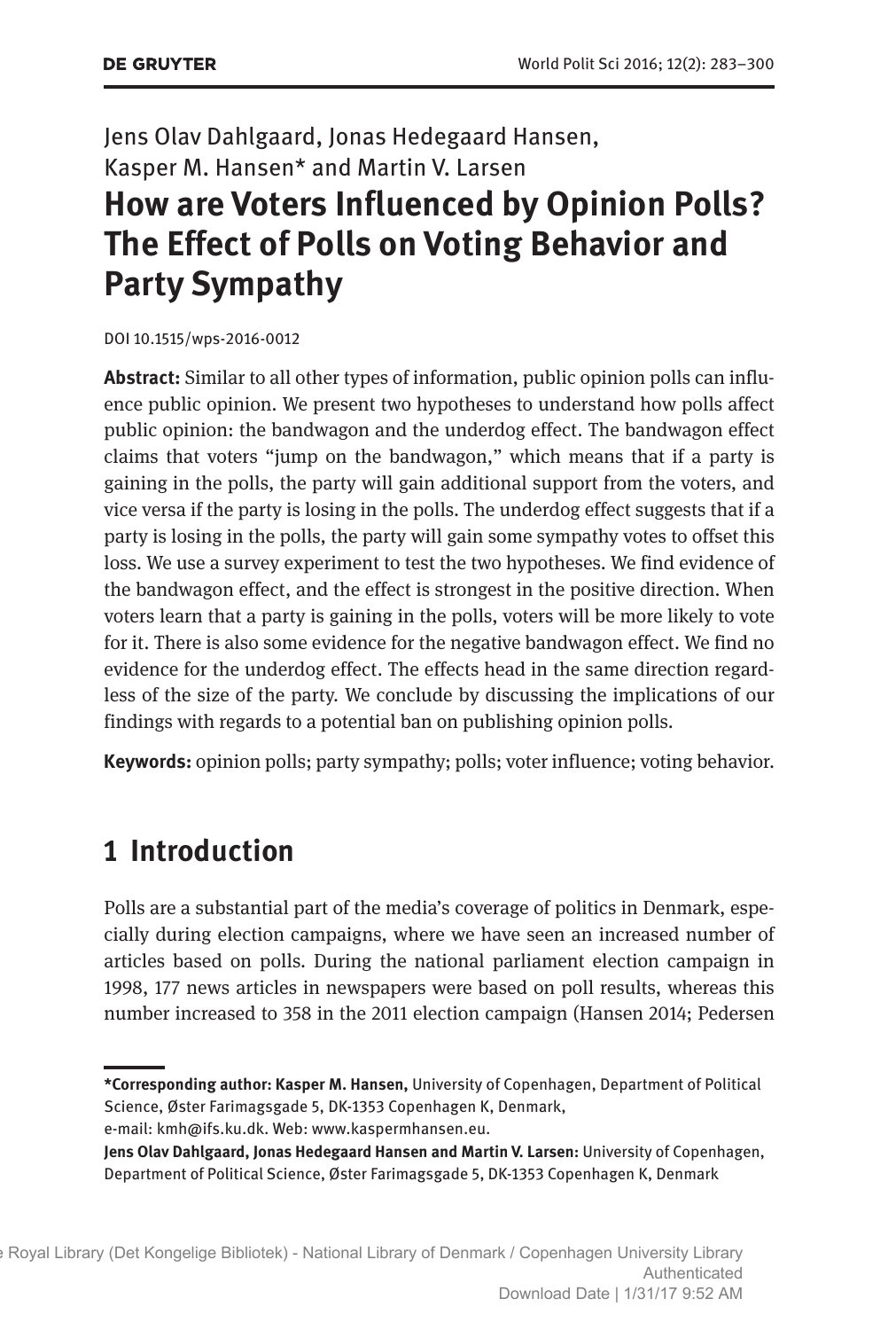2014). Thus, it is almost impossible for a voter to avoid exposure to polls during an election campaign, and as such, it is practically impossible for voters to avoid getting an indication about how their fellow citizens intend to cast their vote on election day. In this article, we examine whether such polls affect the voters. In particular, we examine whether polls affect voters' sympathy for the political parties, and even more important, whether polls can affect voters' propensity to vote for particular parties compared to a situation where voters had not been exposed to a given poll.

The excessive use of polls makes answering this research question urgent because a frequently raised argument in the debate about regulation of publishing election polls is that such polls might affect voters and the election results. However, for several reasons, it is unclear whether voters are affected by polls. First, there has been no scientific, empirical examination in a Danish multiparty context of the extent to which polls affect Danish voters. Second, existing international research points in different directions. In some studies, polls seem to affect voters one way. In other studies, polls seem to affect voters in another way. Therefore, the goal of this article is to examine the isolated effect of what presenting a poll to *Danish* voters has on their voting behavior and their sympathy for the different parties.

Our interest is therefore primarily empirical and relatively context specific. We focus primarily on how exposure to a poll affects Danish voters' support for the political parties. Therefore, we want to examine the effect of polls within the context that voters are typically exposed to them, which is after the poll has undergone a journalistic process and interpretation. We are not interested in how the sole information relayed by the results of a poll affect Danish voters, but rather how polls in conjunction with the journalistic mediation affect the Danes. Specifically, we utilize a survey-experiment with 3011 respondents who are exposed to different fictitious polls presented in different fictitious news stories.

The article is structured as follows: First, we briefly relate the existing research and hypotheses concerning the effect of polls. Though the effects of polls have been examined in other countries and with different methodologies, we do not find the conclusions conclusive enough to be able to generalize to a Danish context. Hence, we present a survey experiment designed to determine to what degree polls have an independent effect on voters in Denmark. Next, we analyze the effect of presenting the polls on the voters' sympathy for the parties, their voting intention and their reported likelihood of voting for the different parties. Our main finding is that when a party advances in the polls, it has a positive effect on the support and sympathy for the party. Finally, we discuss the implications of our findings for the discussion concerning additional regulation of publishing opinion polls.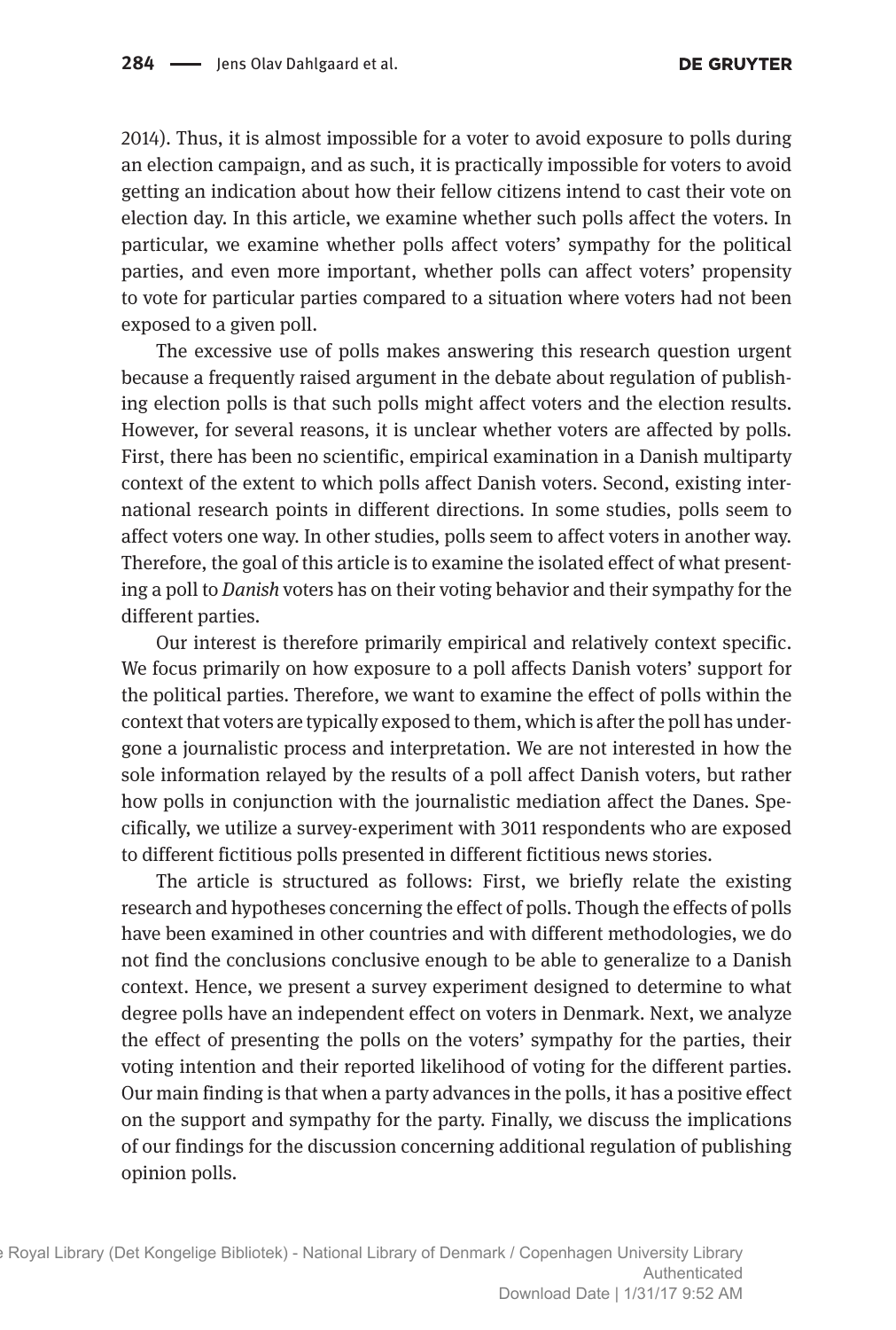# **2 Existing Literature: Between Bandwagon and Underdog Effects**

Since the first scientific polls, there has been an ongoing debate about the potential effect of polls on voters (Gallup and Rae 1940; Simon 1954). We address two general hypotheses concerning how polls influence voters in the literature. These hypotheses describe two different potential effects of polls, which are frequently discussed under the heading of bandwagon and underdog effects (Aalberg and Van Aelst 2014: Donsbach 2001).<sup>1</sup>

The bandwagon effect is quite similar to the well-known lemming effect. It implies that when a person identifies with a social group and observes that it is moving in a certain direction, she will want to move in the same direction. In terms of polls, the bandwagon effect implies that voters will be inclined to follow the movement in the polls, if there is any clear pattern of movement. Specifically, these voters will be more likely to support a party if it is clearly gaining in the polls and will be less likely to support a party if it is clearly losing in the polls.

Similar effects have been found in the fields of, e.g. economics, social psychology, political psychology and marketing (Leibenstein 1950). Several theoretical mechanisms can explain the bandwagon effect. First, belonging to a group may be associated with a sense of happiness, confidence and satisfaction for the voter (Mondak 2010; Brady and Mcnulty 2011; Gerber et al. 2011; Erikson and Stoker 2011). Second, voters may take cues from the information in the polls on which way the party's popularity is moving. Each voter could reason, consciously or not, "if this many people are voting for the party, I will not be completely off doing the same thing" (Lau and Redlawsk 2001; Hardmeier 2008). In the same vein, the voter can utilize information concerning a party's decline to "abandon the sinking ship" together with the rest of the voters leaving the party. In this way, the party loses even more votes after a published poll shows a decline in support for the party. This explanation finds use in fields outside of political behavior

**<sup>1</sup>** Besides the bandwagon and the underdog effect, there are several other hypotheses that would fall under "strategic voting behavior" (Donsbach 2001; Irwin and Van Holsteyn 2008; Moy and Rinke 2012). These theories are about voters' use of polls to avoid the fear of wasting their vote on a party that will not make it to parliament. It has some resemblance to the idea of "abandoning the sinking ship" from the bandwagon effect, but the motive is different. One may expect to see a greater use of strategic voting in voting systems that deviate from a proportional representational system, e.g. Great Britain (Alvarez et al. 2006), because more votes are (potentially) wasted in this system. Hence, we will primarily focus on the bandwagon and underdog effects in the following and let others look at possible effects that polls may have on strategic voting behavior in the Danish context.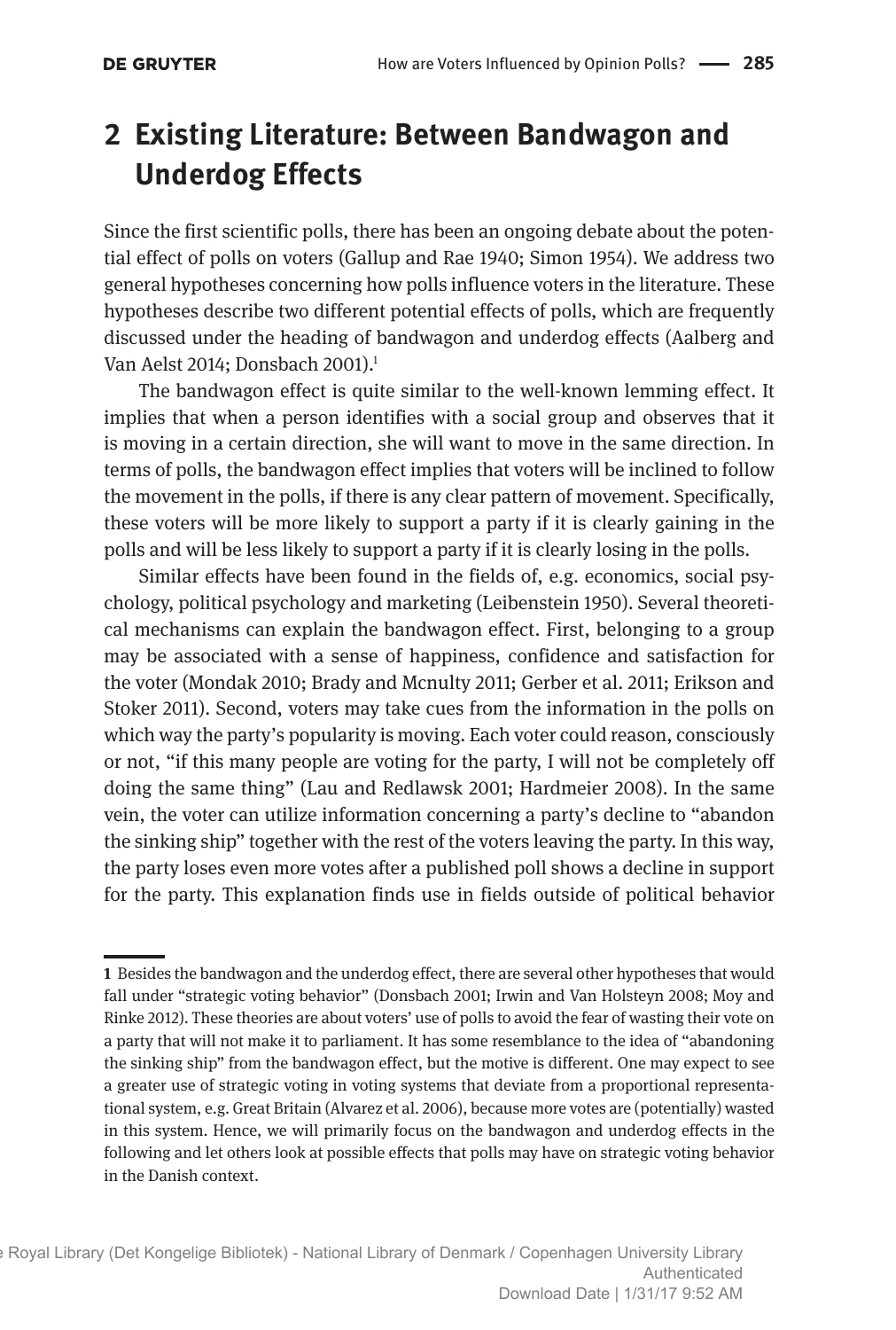(Pettit et al. 2013), but there is no reason not to utilize it in the field of voting behavior.

Bandwagon effects have been identified in a number of experimental studies of polls. For instance, Ansolabehere and Iyengar (1994) demonstrate increasing sympathy towards leading candidates in an experimentally manipulated poll, but this sympathy does not affect party choice. Other researchers have found even more mixed findings (e.g. Ceci and Kain 1982). In a meta study, Hardmeier (2008) collects 45 previous examinations of the bandwagon effect on polls; 42 of these studies have statistically significant effects caused by the bandwagon effects across party and election systems, although it is worth mentioning that the average effect size is relatively modest. At the same time, these studies are fundamentally different, examining topics such as party sympathy, choice of party or choice of candidate. Last, it is crucial to mention that the 45 studies are conducted in different political systems and contexts, which is why one may question whether it is meaningful to make inferences based on any average calculated across these very different studies.

The second hypothesis described in the literature is the underdog effect. The argument is that parties that are set to decline in a poll will receive "sympathy votes" from the electorate. The exact mechanism behind this effect is a little unclear. One explanation might be that the voter feels sorry for the party and thinks the party deserves better. Another explanation can be that voters have a certain underlying sympathy towards the party (e.g. the voter could be a former party identifier). Seeing that the party is doing badly in polls, the voters may think that they must step in and help. Furthermore, the underdog effect may be seen in relation to some type of reaction out of spite. The voters may think that the party did not deserve to perform so badly, which is why the voters will react by voting for the party, even though the voters did not plan to do so (Michniewicz and Vandello 2013; Moy and Rinke 2012; Aalberg and Van Aelst 2014). The underdog effect might be specifically strong if the decline in polls will result in the party falling below the threshold of representation. This argument is widely used by political elites. For instance, during the Norwegian Parliament Election *(Stortingsvalget)* in 2013, the Socialist Left Party urged the voters to cast a sympathy vote for them<sup>2</sup>, and in the Danish election for the European Parliament, certain Social Democratic candidates urged right wing voters to vote for the Conservative party to secure their representation in the conservative group in the European parliament<sup>3</sup>.

**<sup>2</sup>** Ditlevsen 2009.

**<sup>3</sup>** Bolvinkel (2014) Uventet melding fra S: Stem på Bendt Bendtsen. TV2, 05.05.2014.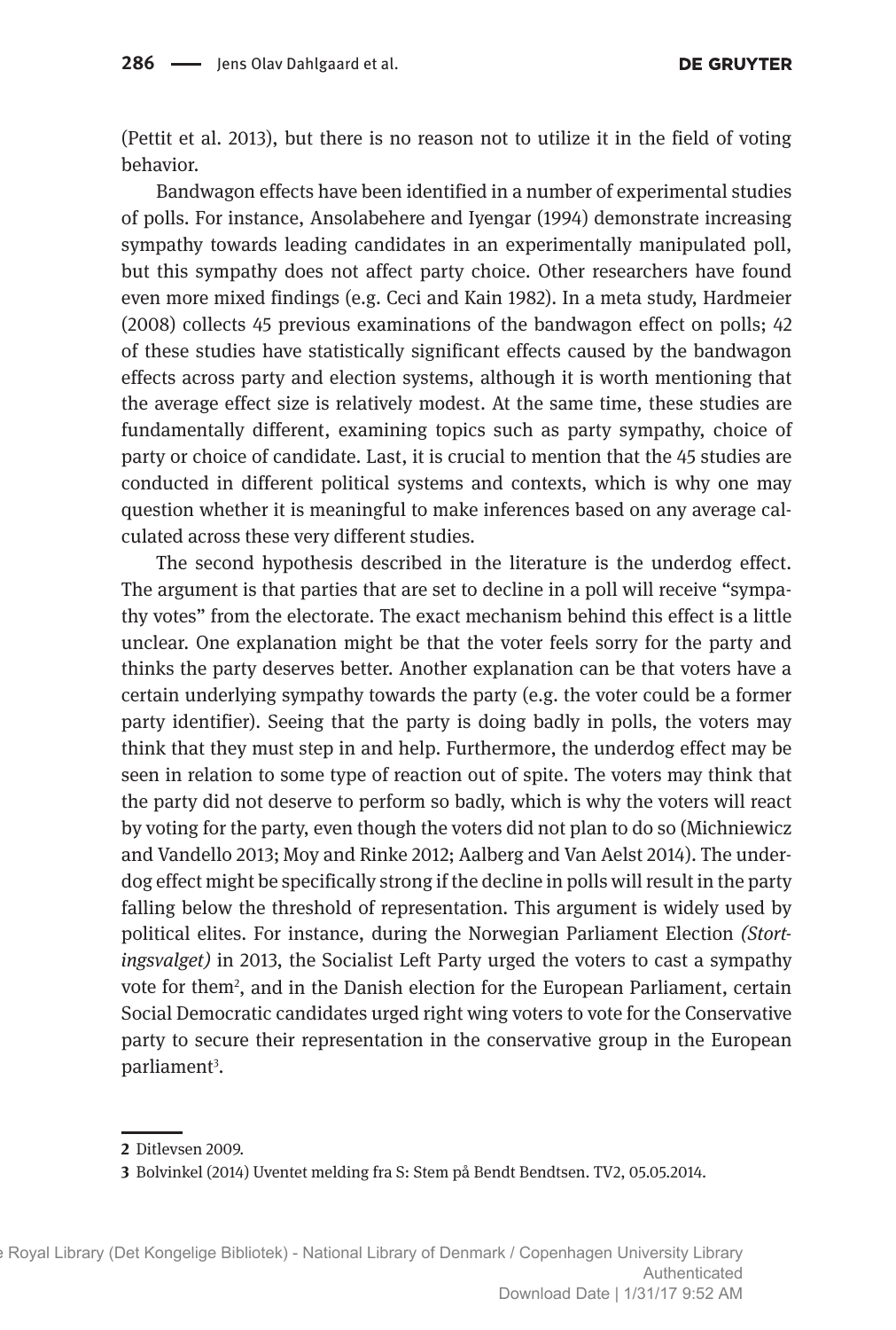#### **DE GRUYTER**

If we look at empirical studies of the underdog effect, Restrepo et al. (2009) finds such an effect and no bandwagon effect. In the aforementioned meta study by Hardmeier (2008), she finds that 14 out of 17 studies confirm the underdog effect. The average effect size, however, is only 1/3 of the bandwagon effect, and as was the case for the bandwagon effect, this average is calculated across very diverse type of studies.

Overall, there seems to be more empirical support for a bandwagon effect rather than an underdog effect. Polls seem to increase support for the party that stands strong in the poll. However, there are two problems with drawing such clear conclusions based on the existing literature.

First, it is very hard to separate a negative bandwagon effect from a positive underdog effect because the hypotheses give conflicting predictions in negative polls. If voters, for instance, observe that the Social Democratic party has lost two percentage points in a poll and this leads one percent of the voters who were otherwise thinking about voting for the Social Democrats to decide not to vote for the party, does this mean that there is no underdog effect? We cannot say that for sure because in the absence of an underdog effect, the Social Democratic party could have lost three percent of their voters rather than one percent. As such, even if we find one mechanism, we cannot know for a fact that the other mechanism does not exist. We can just note that, on average, one effect dominates the other. We face the same challenge in our study, and we will therefore only be able to say something about which effect is dominant, not which effect is present. Empirically, saying something about the dominant effect is still very relevant because it tells us something about how the average voter will be affected if we present the average voter with a poll.<sup>4</sup>

The second problem is especially relevant in relation to the present study's purpose, which is to examine the effect of opinion polls in a Danish context. There seems to be great variation in the relative strength of the bandwagon and the underdog effect. In some cases, the underdog effect seems to dominate, in more cases, the bandwagon effect seems to dominate, and in some cases, neither seems to dominate. This observation makes it hard to know what to expect in a Danish context, where there have not been any empirical studies of the relative strength of the underdog and bandwagon effects. In fact, it seems to be impossible to make a qualified guess based on the existing literature.

**<sup>4</sup>** An alternative to an empirical study would be to look at the relative strength of the bandwagon and underdog effects in countries where we would expect to find comparable effects, that is, countries where the media system, the political system and the voters are similar to that of Denmark. Even though this might give us some idea about the effect of polls in Denmark, we believe that it is considerably more useful to do a study in the Danish context. In addition, we have no knowledge of any studies in other Nordic countries, which could be used for such a comparison.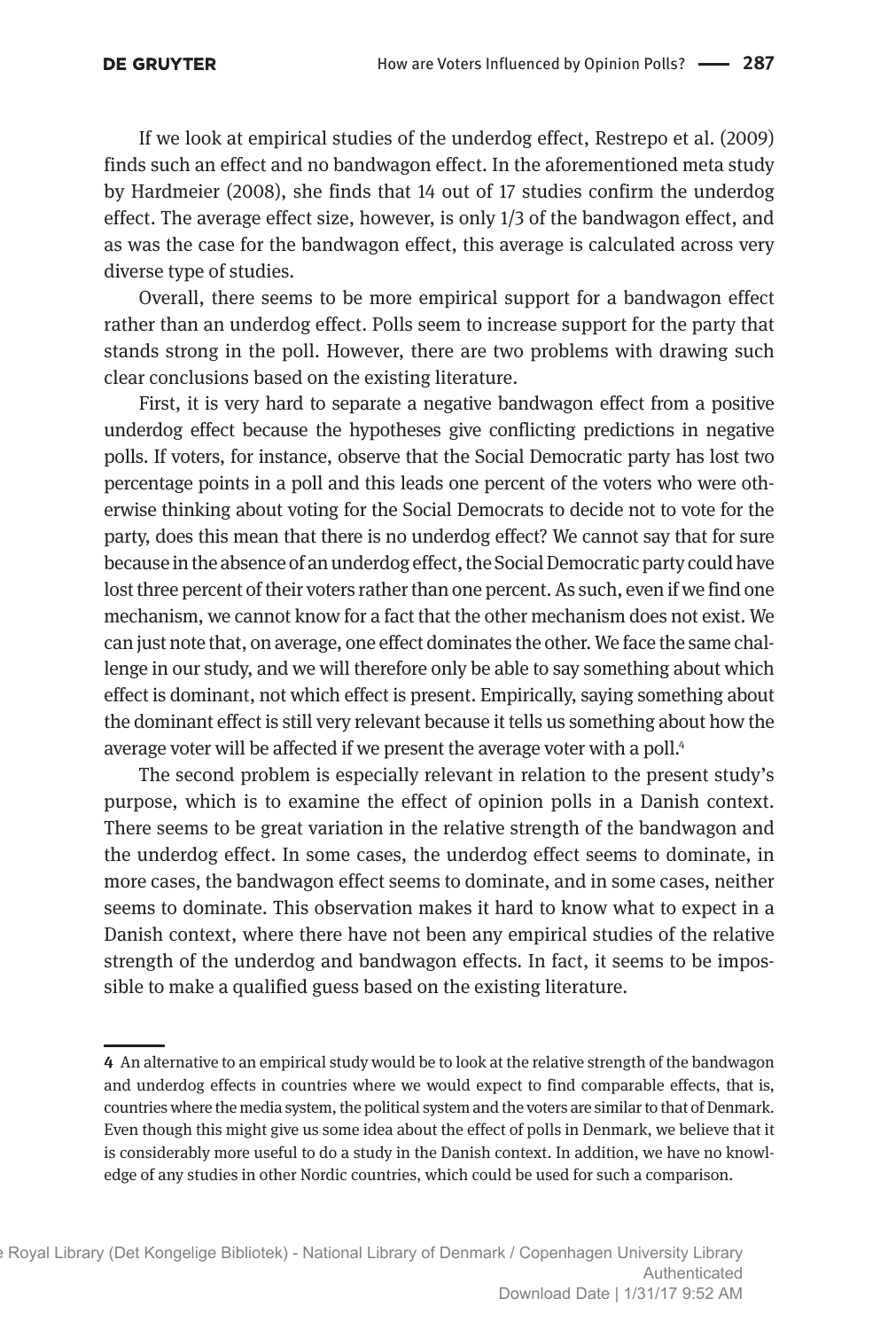### **3 Research Design**

The respondents in our experiment represent a diverse sample that is very close to a viable demographic representation of the Danish voters between the ages of 18 and 74. The survey experiment was conducted as an online survey with Yougov's internet panel. The survey experiment was conducted from the 10th of January through 28th of January, 2014. A total of 6941 invitations to participate in the experiment were sent out via e-mail to Danish citizens between 18 and 74 years old, and 3011 respondents completed the entire survey. Therefore, 43.4% responded to the survey, which is a satisfactory response rate for this type of study. The analyses only include answers from those who completed the entire questionnaire<sup>5</sup>.

The respondents were randomly split into five groups. Four of the groups read a fictive article from a newspaper including a poll (these groups are called the treatment groups). The last group did not read an article (this group is the control group). After this, all of the respondents answered a few identical questions, including what party they would vote for if the elections was tomorrow. By comparing the answers between the control group and the four treatment groups, we can examine the effect of reading a short article including a poll, as opposed to not reading anything.

In connection to this, it is important to know that we cannot isolate the effect of the poll or the article. These elements are presented together, and accordingly, we cannot talk about a clear poll effect. As described in the introduction, we have chosen to present the poll in connection with a short article describing the poll because this is how the poll typically is presented in real life. It is rare that you only see a poll published without any description, which frames the poll. However, this situation does lead to the limitation that we cannot directly asses whether it is the positive or negative result of a poll or the journalistic framing that affects voters. Figure 1 illustrates the experimental design.

Figure 1 shows that the control group did not receive any treatment. For group 2, the Social Democrats advanced 5 percentage points in the article, whereas they declined 5 percentage points in group 3's article. For group 4, the Conservatives advanced 2 percentage points, whereas they declined 2 percentage points, leaving them below the threshold of 2 percent. We chose different magnitudes of poll movements for the two parties to make sure that the movements did not seem too extreme but kept the magnitudes of poll movements large enough so that the

**<sup>5</sup>** We also performed the analysis including those respondents who only completed part of the questionnaire  $(n=744)$ . This does not substantially change the effect sizes or statistical significance. There were no differences in drop-out rates across the different experimental groups.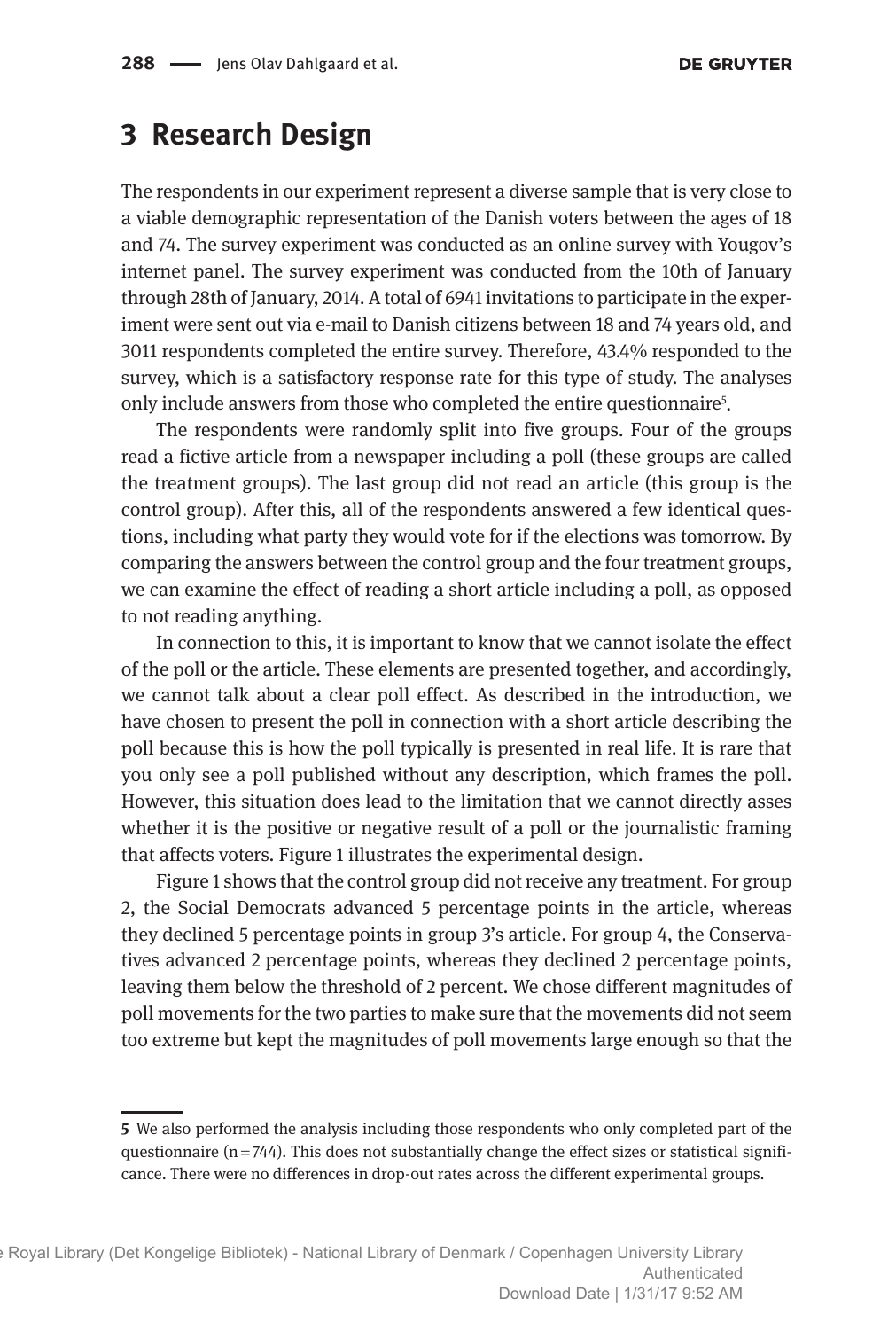

**Figure 1:** Research Design.

changes seem notable given the parties' size. Small parties typically move around less in the polls because their electoral starting point is lower, which helps confirm the realism in the movements. The articles were set up as real newspaper stories, and four political journalists from different newspapers read and commented on the articles and confirmed that the articles could have been published. Figure 2 shows the loss article for the Conservatives.

The hypotheses behind the choice of the four treatment articles are grounded in bandwagon and underdog effects. Furthermore, we tested the effect on a small party (the Conservatives) and a large party (Social Democrats) to be able to draw broader conclusions.

To be able to generalize the findings of the article, it was crucial that the articles were as credible as possible. Hence, the heading of the articles were taken from or resembled real news stories. Furthermore, the support to the parties presented in the fictive polls moved around the actual support at the time of the study.6 Furthermore, the changes in support for the parties were credible in the sense that swings of this size could be found in running polls.

**<sup>6</sup>** Concretely, the support for the parties in the experiment was set at the same level as an average-of-polls conducted by Professor Søren Risbjerg Thomsen and published by Altinget.dk.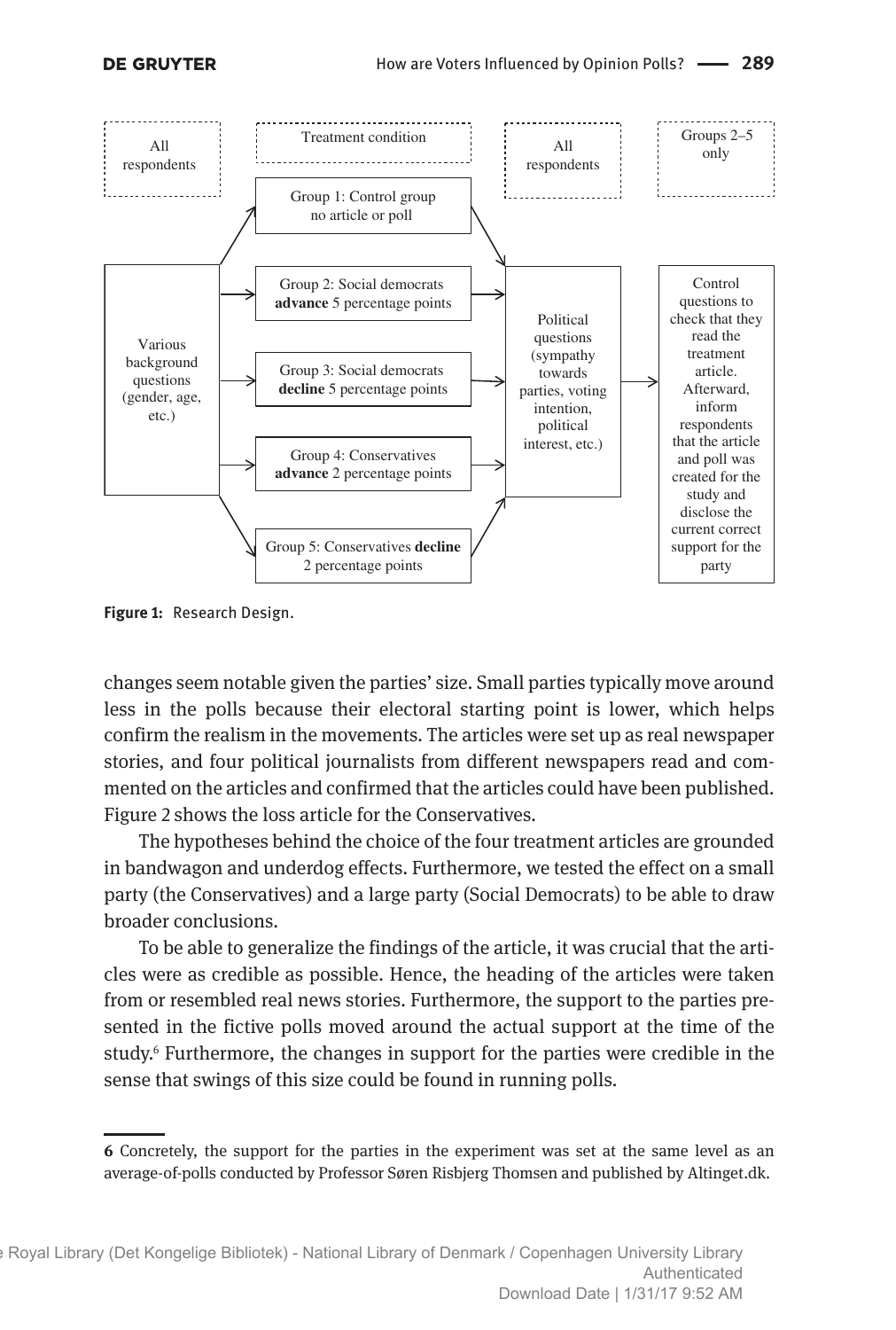### **New poll knocks the Conservatives out of Parliament**

*The Conservatives face a 2 percentage point lossin a new disastrous poll. »Impossible to see a way out of the crisis,*« election researcher says.

#### **By Mette Andersen**

A new poll sends the Conservatives down for the count. Many Conservatives had hoped that the new year would bring positive vibes and an increase in voter support, but their dreams have not come through . Thus, a new poll delivers a massive setback for Lars Barfoed's troops, who thereby continue their slump into free fall.



According to the new poll, The Conservatives would receive 1.9% of the votes if the election were to be held tomorrow . A month ago, the Conservatives were to get 3.9% of the votes. The party got 4.9% of the votes in the 2011 election. According to Kasper Møller Hansen, professor and election researcher at the University of Copenhagen, the new poll should greatly worry the party.

» The poll suggests that the mass migration away from the Conservatives continues, and it weakens the party in all aspects. Whatever the party does, they cannot seem to get momentum in the polls « says Kasper Møller Hansen and continues: »On top of the bad polls, the party is in a situation where the tools that they have tried to apply have failed to increase the electoral support. It is almost impossible to see a way out of the crisis for the Conservatives,« Kasper Møller Hansen

**Figure 2:** Loss Article for the Conservative Party (translated).

After having read the articles, the respondents were asked different questions, including who they would vote for if the following day was election day, their sympathy towards all of the parties in the Danish parliament, and how likely it was that they would vote for each party in parliament. To make sure that the respondents read the article, the respondent could not advance in the questionnaire within the first 30 seconds. Moreover, the last question of the questionnaire tested whether the respondents had read a minimum of the article because the respondents had to repeat some information from the article. It was not possible for the respondents to go back in the questionnaire and change their answers or read the article again. Out of the 2407 respondents who saw one of the articles (control group not included because they were not given an article), 89% were correct, 11% were wrong or replied "do not know" on the question about the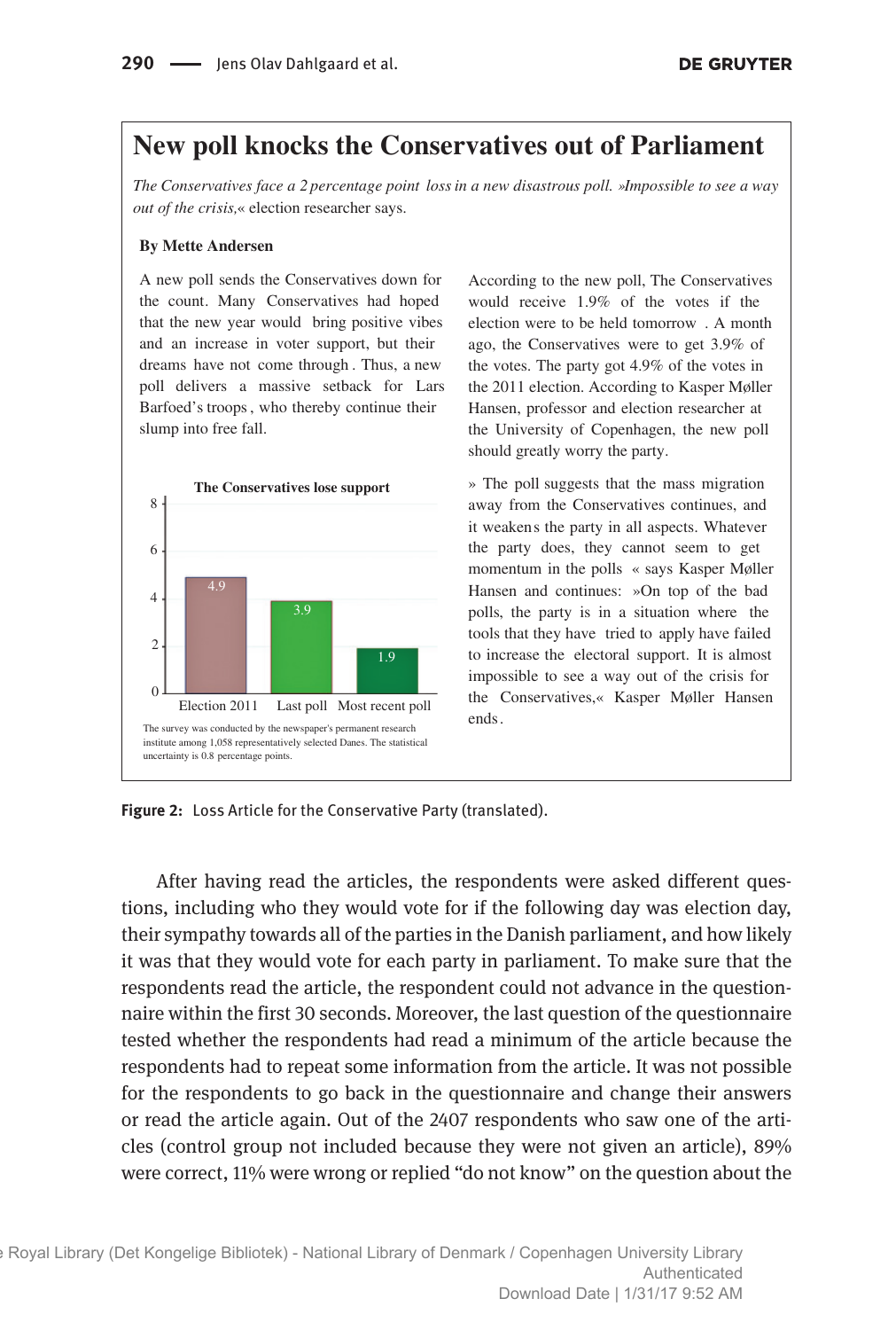article with which they were presented. As such, the majority had read the article intensively enough to be able to repeat the heading, and we therefore know that the respondents were exposed to a signal about large gains or losses for the Social Democratic party or the Conservative party. After having answered this question, the respondents were informed that the polls and the articles had been designed by the authors.<sup>7</sup>

## **4 Analysis**

The analysis consists of simple comparisons between the experimental groups because we assigned the subjects independently of all of the underlying variables; the only systematic difference between the groups concerned the article that they received. To check whether this was actually the case, we performed a randomization check, which showed that there was no sign of imbalance in relation to gender  $(\chi^2(4)=5, p=0.28)$ , age  $(\chi^2(12)=8.8, p=0.72)$ , education  $(\chi^2(32)=26.4,$  $p = 0.75$ ) and what the respondent voted at the last election ( $\chi^2(52) = 45$ ,  $p = 0.73$ ). Hence, the survey experiment should give us an unbiased estimate of the effect of being exposed to the different articles.

To examine whether polls influence the voters, we compare the respondents' answers to three questions concerning the popularity of the party. Hence, we look into whether the articles influence the respondents' answers to: (1) what they would vote if a Parliamentary election were held the next day, (2) the probability of voting for the party, and (3) sympathy towards the party. The reason for choosing these three questions is that previous scientific work has shown that support towards a party is the hardest to affect through polls because choice of party builds on ideological and attitudinal factors, which seem hard to change with a single poll (Stubager et al. 2013). There is a behavioral dimension in choice of party as well because voters, by voting for one party at a previous election, have confirmed their choice. At the same time, one may think that party sympathy is easier to affect because the sympathy is grounded in feelings towards the party and not so much ideology. Finally, we expect that the polls' effect on the question

**<sup>7</sup>** The text on the last screen was as follows (authors' translation): "Thanks a lot for participating! The study is a part of a research project at the Department of Political Science, University of Copenhagen. For the sake of good order we want to inform you that the article we showed you have not been printed in any newspaper – instead it was developed for this research project for the purpose of learning about how polls and news stories affect how the Danes answer opinion polls. The Social Democratic party has 22.3 pct. of the votes in an average of recent polls, whereas the Conservatives have 4.5 pct. All the best, YouGov."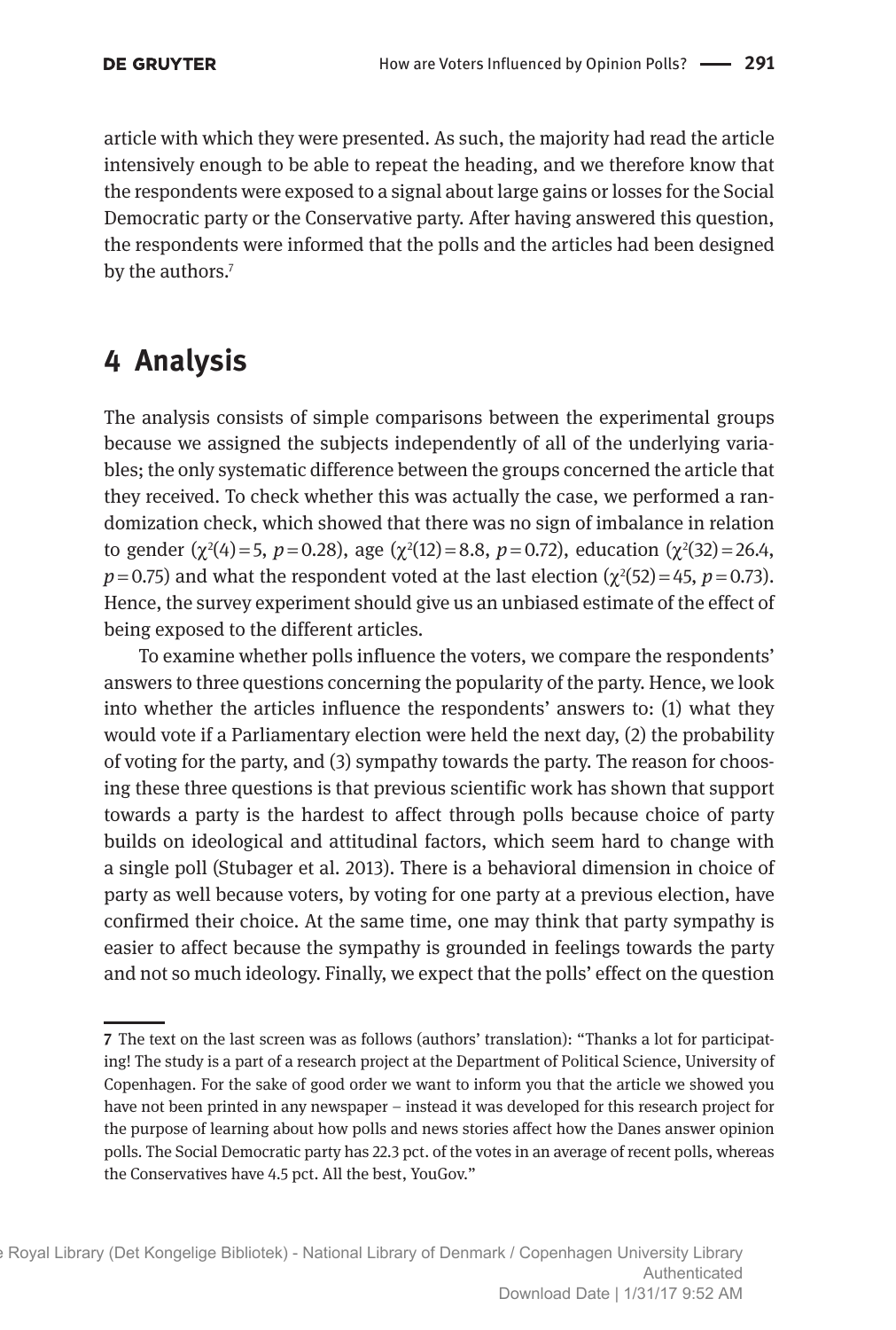

#### **Figure 3:** Effect of Opinion Polls on Voting Intentions.

Bars show average for the group, vertical lines show 95 pct. confidence intervals. Respondents were asked "If a parliamentary election was held tomorrow, which party would you vote for?" All of the parties represented in parliament were represented as options, as well as options indicating that respondents wanted to vote for some other party, did not want to vote or did not know whom to vote for.

regarding the probability of voting for the party is somewhere in between the two other questions.

We compare the answers to these questions across three groups: those who saw an article including a poll that described an advancing party, those who saw an article that described a declining party and the control group. The dependent variable is support of either Social Democrats or the Conservatives, and the independent variables are two dummy variables (gaining or control) (losing or control). As such, we do not look at what the effect of the Social Democrats decline means to the Conservatives' popularity or the other way around. There are approximately 600 respondents in each group, and approximately 30 respondents in each group did not want to answer the questions that we are interested in, which yields a total of approximately 1700 respondents in each comparison.

Figure 3 shows support toward the Social Democratic party in the left panel when respondents had read the Social Democratic gain article, no article or loss article. On the right side, we show support for the Conservatives when respondents had read an article where the Conservative party gained or lost and the respondents in the control group. Every column shows the support in percent, and the line indicates the 95% confidence intervals.

In the control group, the support for the Social Democrats is 18.1%, whereas the support is 2.4 percentage points lower, i.e. 15.7%, in the group that read the loss article. The group which read the gain article had a 3.4 percentage point higher support than the control group, which corresponds to a support of 21.5%.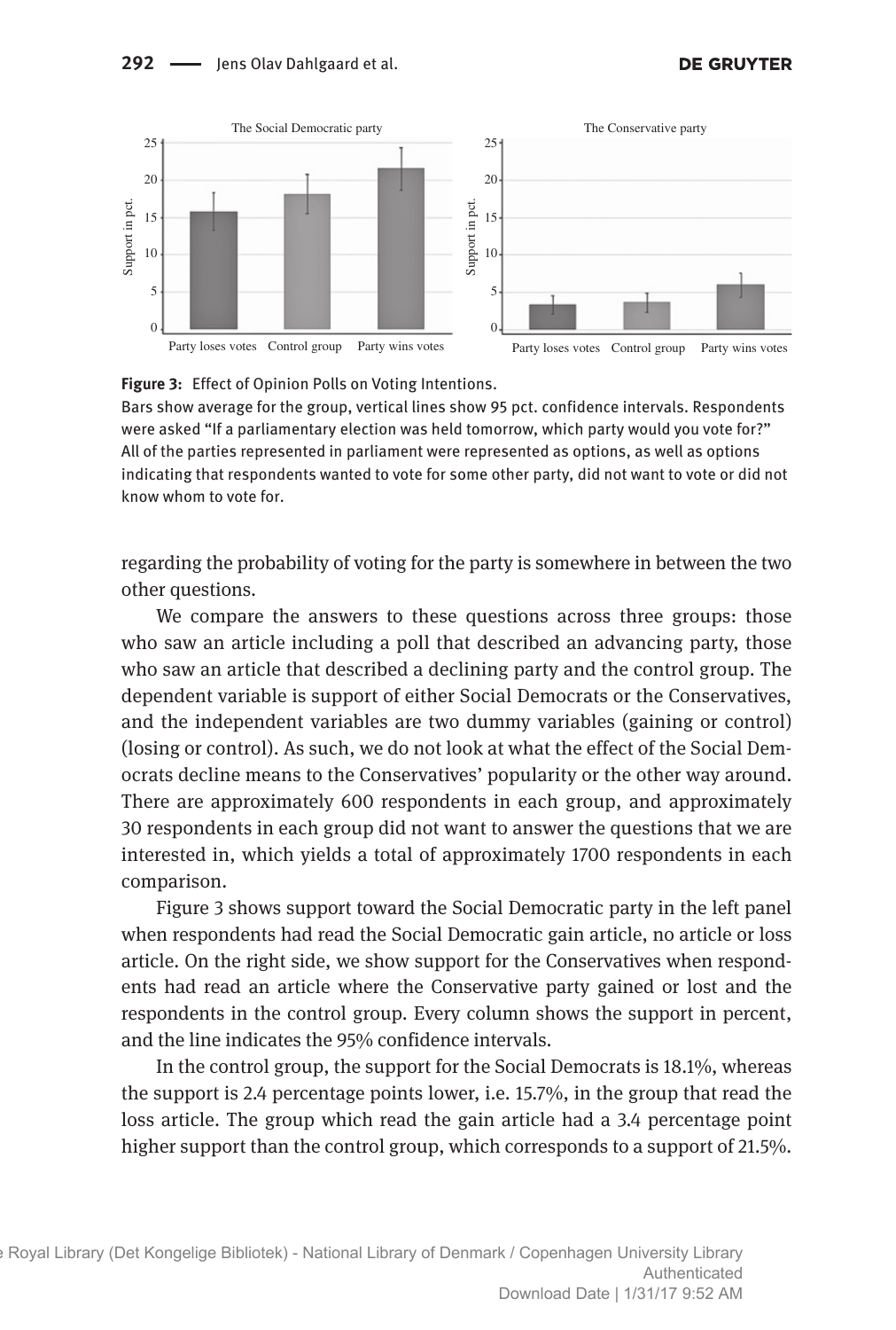These differences imply a bandwagon effect because the voters presented with the gain article were more likely to vote for the Social Democrats than the voters who were not presented with any article and voters presented with the loss article. The difference between the gain article and the loss article is statistically significant ( $p = 0.007$ , one sided<sup>8</sup>). However, neither the difference between the gain article and the control group  $(p=0.14)$ , one sided) nor the difference between the control group and the loss article is statistically significant  $(p=0.075, \text{ one})$ sided). Even so, the directions of both are consistent with the bandwagon effect. These results suggest that the bandwagon effect was larger than the underdog effect among those who were presented with a poll about the Social Democratic party.

When looking at the Conservative party, the difference between the control group and the gain article points in the same direction as when looking at the Social Democratic party (cf. Figure 3). As was the case with the Social Democratic party, the difference between the gain and loss article is statistically significant  $(p=0.016$ , one sided). As such, we find a statistically significant bandwagon effect for both smaller and larger parties. For the Conservatives, the difference between the control group and the gain article is statistically significant  $(p=0.033, 0.01)$ sided), but the difference between the loss article and the control group is not statistically significant  $(p=0.376)$ . As for the Social Democrats, the conclusion seems to be that the underdog effect is dominated by the bandwagon effect. Voters vote with the polls, not against them.

Not all of the differences examined above were statistically significant. Only one of the four polls, the gain article for the Conservative party, yielded results in which the recipients were significantly different from the control group at a five percent level of significance. Therefore, we must be careful not to make any sweeping inferences based on the individual comparisons. However, we find it reassuring that there were differences between the gain and loss articles and that the results across the four treatments point in the same direction: the results reject the hypothesis that the underdog effect is dominant and instead suggest that the bandwagon effect dominates. Additional analyses show that the effects were stronger and clearer for those respondents (89 pct. of those in the treatment groups) who were able to recall the headline from the presented article at the end of the survey. To examine the robustness of the results, the next section examines how the articles affected voters on two related dependent variables.

**<sup>8</sup>** We use one-sided tests in the entire article, since we have directional hypotheses.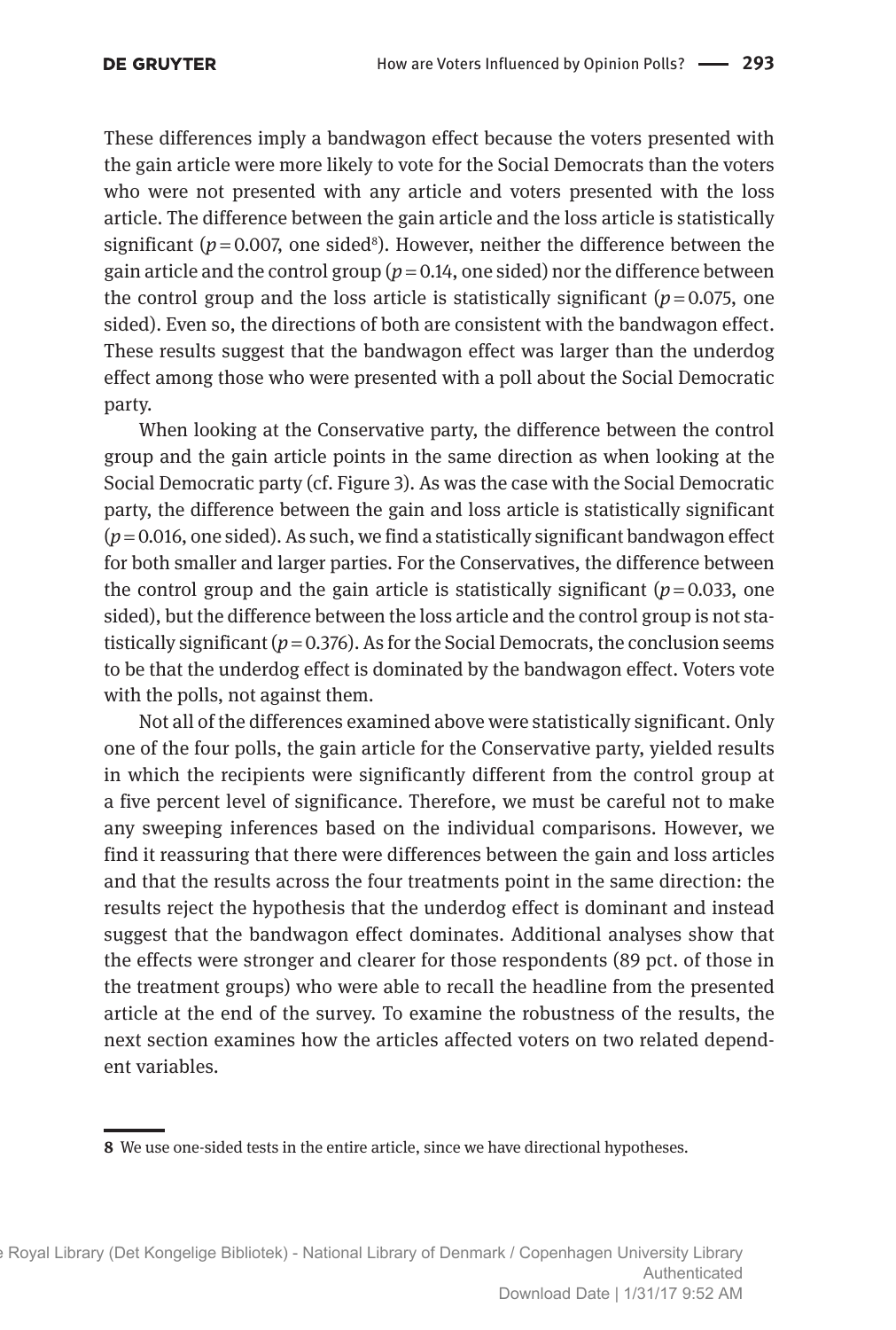

**Figure 4:** Effect of Polls on Likelihood of Wanting to Vote for the Party. Bars shows average for the group, vertical lines show 95 pct. confidence intervals. Respondents were asked for each of the two parties: "How likely is it that you would vote for this party?" For each party, they answered on an eleven-point scale ranging from "Not at all likely" to "Very likely." Respondents could also answer "Don't know the party" and "Don't know." The scale is recoded to range between 0 and 1.

### **4.1 The Effect on Party Sympathy and the Probability of Voting for the Party**

As mentioned earlier, we tested the effect of the articles on two other questions. Figure 4 shows the effect on the probability of voting for the party, whereas the effect on party sympathy is shown in Figure 5.

The probability of voting for the Social Democrats and sympathy towards the Social Democrats is consistent with choice of party in Figure 3. The gain article increases the probability of voting for the party and the sympathy towards the party. The probability with the gain article increases with 0.05 on a  $0-1$  scale  $-0$  means "not probable" and 1 means "very probable." This effect is significant  $(p=0.010, p=0.010)$ one-sided). The sympathy is increased by 0.03 on a scale with 0 being "very little" and 1 being "a lot." The difference is significant  $(p=0.040, \text{ one-sided})$ . The loss article reduces the probability of voting for the party by  $0.01$  ( $p = 0.33$  one-sided) and sympathy by  $0.02$  ( $p = 0.12$  one-sided). Both effects are insignificant but point in the same direction as the effect on party choice. There is no sign of sympathy supporting a party that is in decline, which once again shows that the underdog effect cannot be identified and that, if it exists, it is dominated by the bandwagon effect. As such, there are signs of the bandwagon effect for these two dependent variables as well.

When considering the Conservative party, the gain article seems to deliver similar results. The probability of voting for the party is increased by 0.03 on a 0–1 scale (Figure 4) and is significant as well  $(p=0.04$  one-sided). The sympathy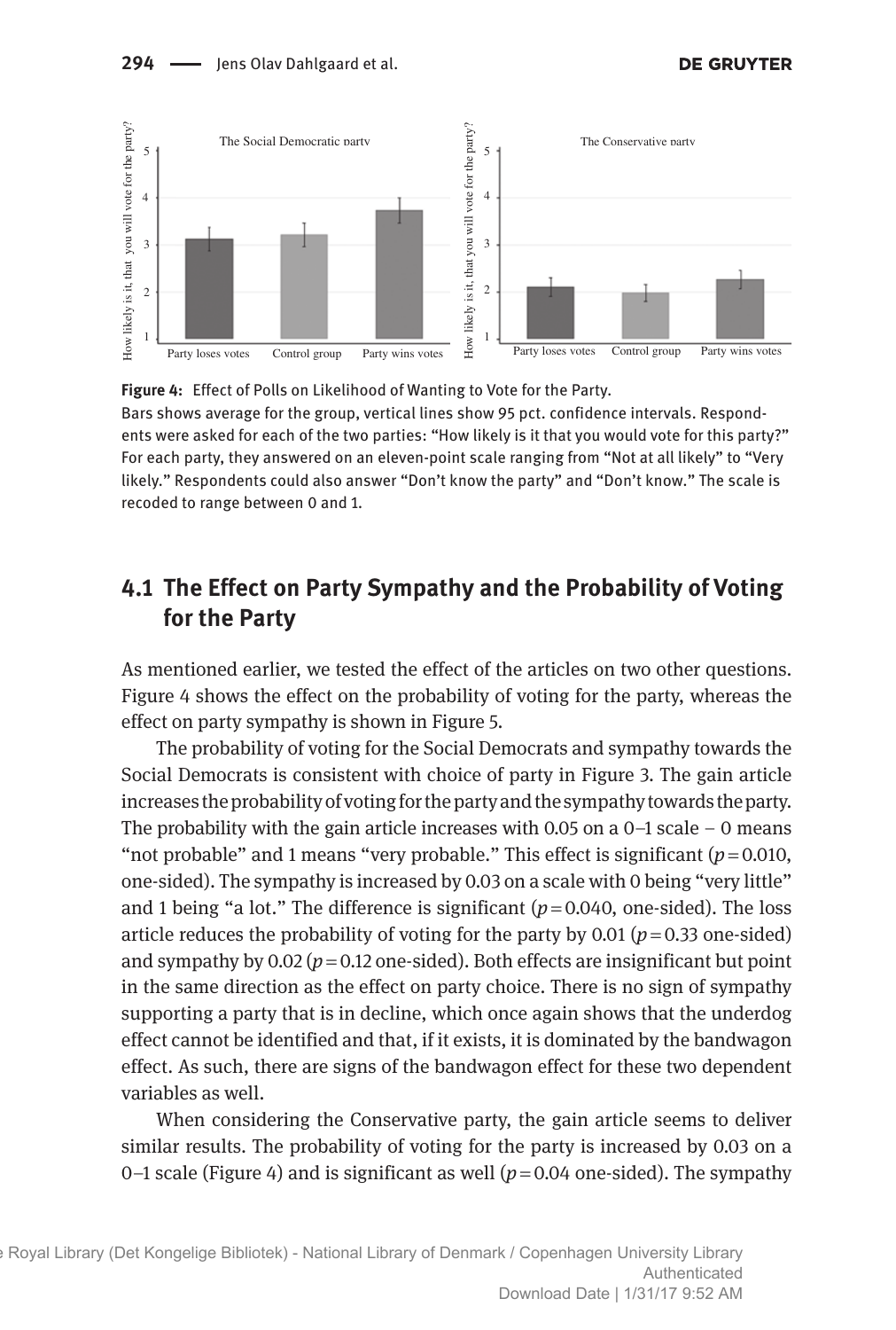



Bars shows average for the group, vertical lines show 95 pct. confidence intervals. Respondents were asked for each of the two parties: "How much do you like or dislike this party?" For each party, they answered on an eleven-point scale ranging from "Dislike it a lot" to "Like it a lot." Respondents could also answer "Don't know." The scale is recoded to range between 0 and 1.

is increased by 0.02, which is significant at a 10 pct. level  $(p=0.078$  one-sided) (Figure 5), which also supports the bandwagon hypothesis.

However, the effect of the loss article shows a different picture than the one we observed when it came to intended voting behavior. Both the probability of voting for the Conservative party and the sympathy towards the Conservative party is higher for the group that received the loss article than for the control group. The effect is far from statistically significant, but we cannot rule out an underdog effect in which the voters will support the party in decline. This tendency towards a positive underdog effect is only present for the Conservative party and only when we measure party sympathy and the question on probability of voting for the Conservative party, not for intended voting behavior. The differences are modest and insignificant in both cases ( $p = 0.21$  sympathy and  $p = 0.22$ ) probability of voting, one-sided). The differences between the loss and gain articles are also insignificant for both variables.

In conclusion, there is statistically significant support towards the bandwagon hypothesis in three out of eight analyses, whereas two of the analyses show a tendency in that direction. If the underdog effect is present, it is usually dominated by the bandwagon effect. This result corresponds with previous analyses of intended voting behavior, which increases our confidence in relation to the effect the presentation of polls has on voters. Finally, it is worth mentioning that there are no significant differences in which the type of voters are affected by the polls. There is, for instance, no difference in how highly educated and less educated people are affected (see Dahlgaard et al. 2014).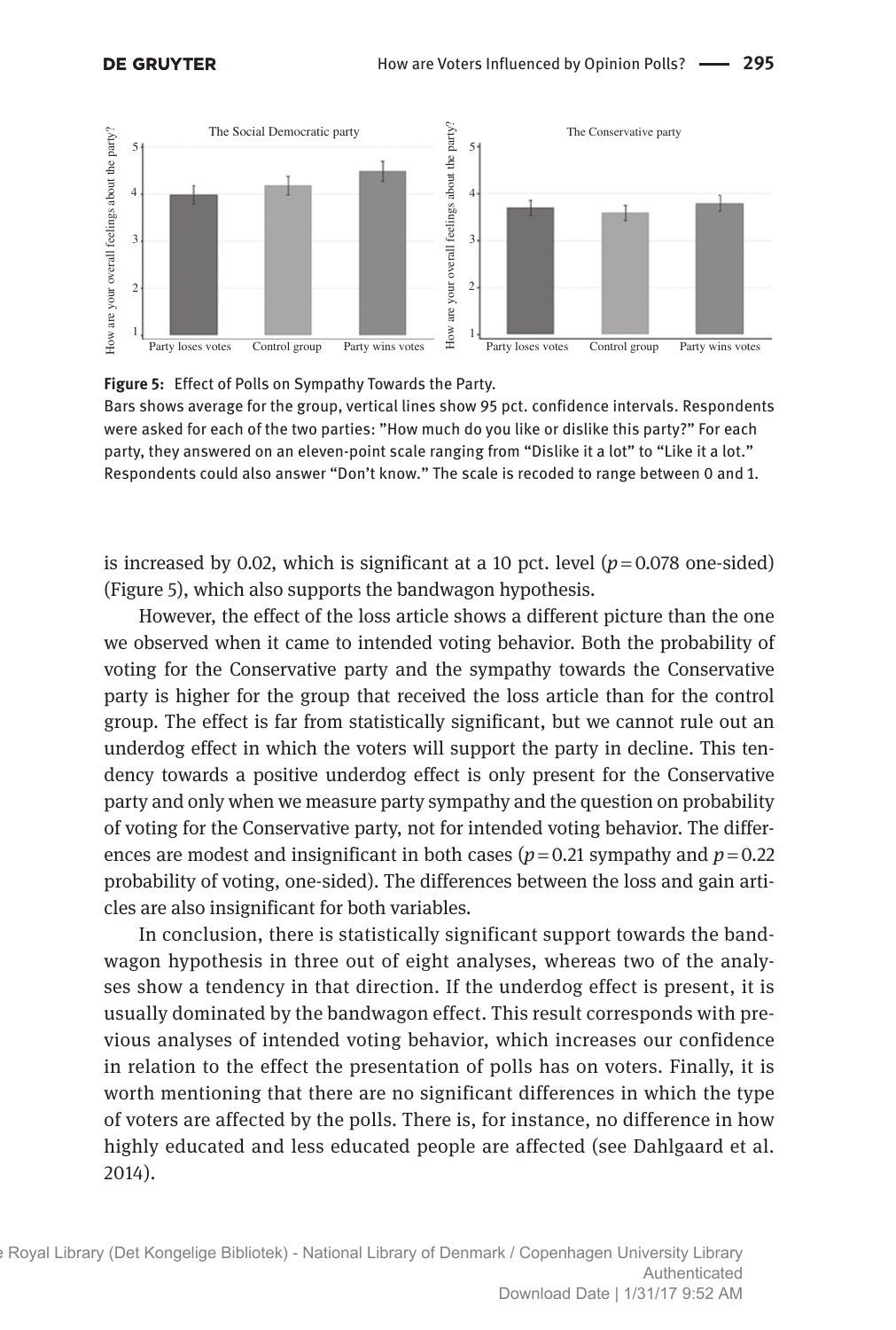### **5 Discussion**

To learn about how Danish voters react to polls, we conducted a survey experiment in which the voters either read an article including a decline poll or an advance poll or did not read an article at all (control group). Overall, we find that all three dependent variables are affected in the same direction by reading an article and a poll. The voter's choice of party, the probability of voting for a party and sympathy towards a party are all consistently affected by the articles.

Both the Social Democratic party and the Conservative party gain a significant positive effect on all of the variables when the respondents read an advance article. Furthermore, we find that the voters have a tendency to leave a party which is losing in the polls. Although some of the effect sizes are small and in some cases insignificant, the full picture remains: If the underdog effect exists, it is weaker than the negative bandwagon effect. We find a consistent bandwagon effect. The voters go with the winning team no matter the size of the party and abandon the sinking ship when the party is declining.

A central consideration relates to the ecological validity of our study; that is, to what extent can the results from the undeniably artificial survey situation be translated to the more natural situation where an article has to fight for the voters' attention in completion with many other media offerings? If one starts with the bold assumption that the ecological validity is high and the effects can be transferred directly to a Parliament election, then the implications are considerable: For a group of voters who received a news story about how the Social Democratic party advances five percentage points in the poll, the support for the party is 5.7 percentage points higher than among a group of voters who received a news story about how the party is losing a similar number of votes. For the Conservative party, the difference is 2.7 percentage points. If one assumes that these effects generalize to a real parliament election, then that is a difference of ten seats in parliament for the Social Democratic party and five for the Conservative party if all of the voters have seen the pool. These effects are large, but there are a number of conditions that makes it unlikely that the effect sizes will be the same and directly transferable from the article to the real world.

First, one should remember that these results are created in a situation where respondents have received an article and shortly after indicate who they would vote for. One cannot conclude that the effects would be similar in a real poll. For this to be the case, the voters should see the poll beforehand, which is unrealistic. Second, one should remember that a survey experiment is a created and artificial situation with no disturbing elements. In real life, one would observe much more competition for the voters' attention than in this experiment. In a campaign, there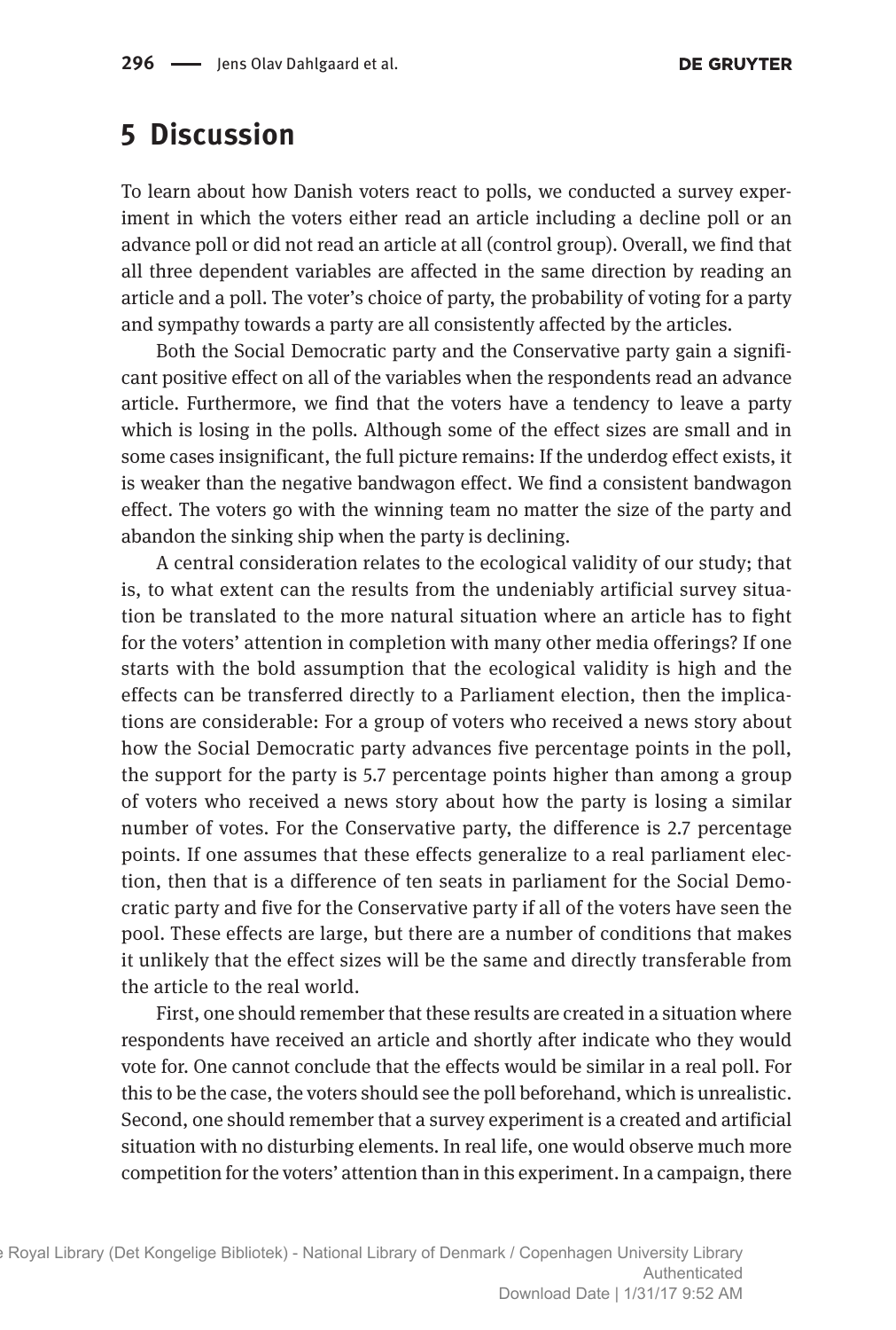would be many different polls, and they would be presented and commented on differently by political journalists and pundits. As mentioned in the introduction, the numbers of articles during election campaigns based on polls have increased substantially (Hansen 2014: p. 125). These two conditions weaken the ecological validity substantially.

It is not possible to say exactly how large a fraction of the effect can be found in the real world. This is a central limitation for survey experiments in general and therefore not just a challenge for our study. Survey experiments deliver a strong internal validity but are challenged in regard to ecological validity. To maintain strong internal validity and increase the ecological validity, one should complete a field experiment in conjunction with an election. However, this would probably not be seen as ethically defensible because there is a real risk of affecting the election outcome by intentionally manipulating the information presented in the election coverage. A survey experiment with as realistic a treatment as possible is therefore, probably, the best and most realistic research design to investigate the effect of opinion polls.

As described above, the participants in the experiment are representative of the Danish voters on a number of variables such as gender, age (five categories), region (five regions) and party choice in the last election. The sampling is conducted using quota sampling in a YouGov online panel. These conditions do not imply that the sample is necessarily non-representative for other variables, which brings up the question of external validity; i.e. to what extent can we be sure that the estimated effects are generalizable to persons who did not participate in the online survey? We cannot be sure, but even so, it is impossible to determine whether our participants are more or less receptive to the treatments presented here. We have no theoretical expectation that one or the other should be the case or whether those who did not participate are exactly as receptive as those who did participate. Therefore, we must simply regard lack of participation as a source of insecurity without being able to indicate the direction of this insecurity.

As mentioned in the introduction, there is an ongoing debate about a possible regulation of publishing polls and exit polls. Although we examined polls in the analysis, there is no reason to expect that the effect of exit polls would be substantially different. If actors intend to use the article's conclusions in the debate concerning the publishing of polls and exit polls, we find it necessary to highlight some relevant considerations. First, it is crucial to remember that polls are not the only elements of an election campaign. Our experiment shows that polls may have an actual effect, but the artificial situation implies that the effect is likely to be smaller than what we found above. If there is an effect of polls, an empirically well-founded argument for regulating them can be that polls do affect the outcome of the elections. As such, if one strongly believes that voters should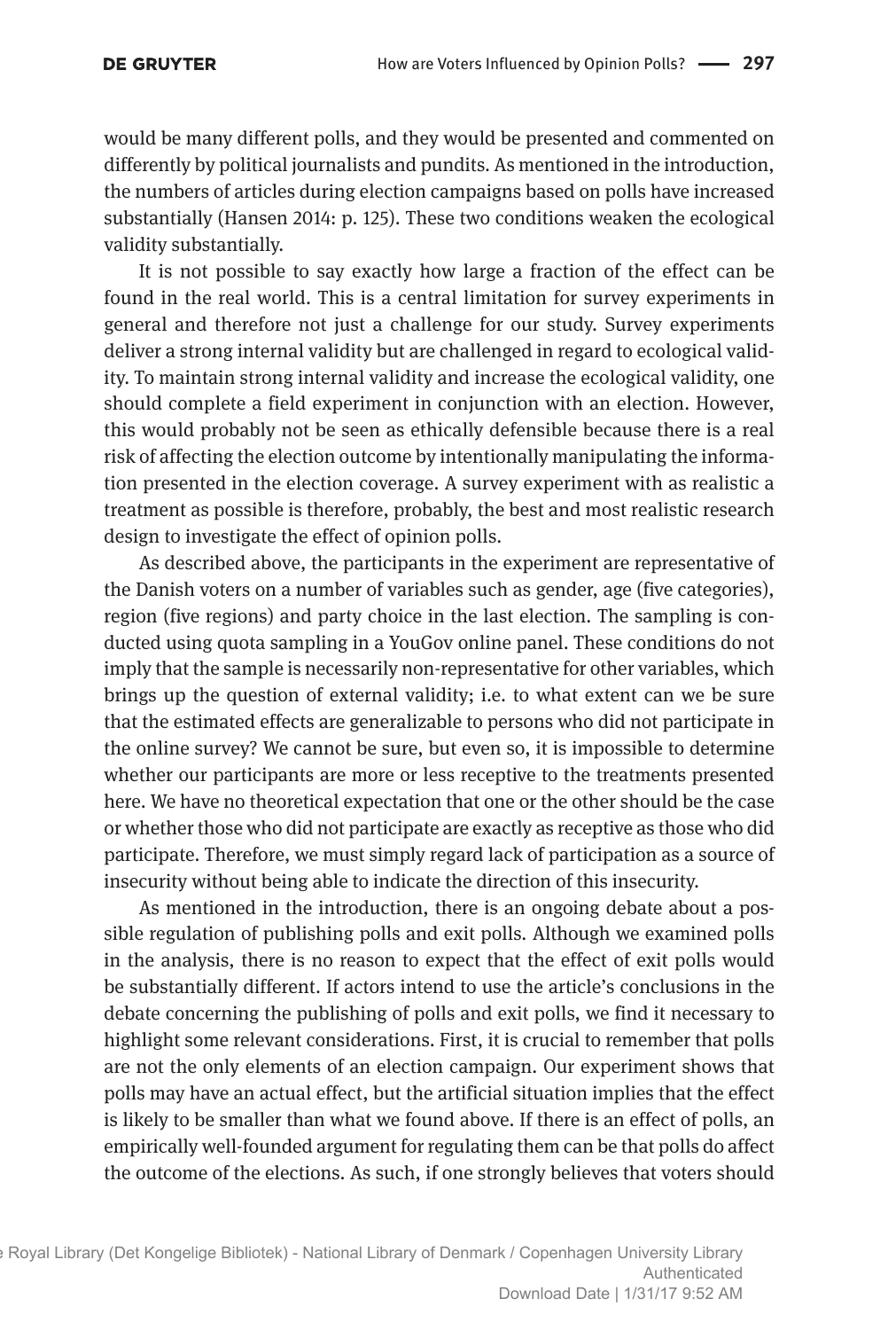not base their decisions on this type of information, some sort of ban might be necessary.

Conversely, one quickly reaches a gray area. Obviously, other kinds of journalism in the same category affect voters as well. For instance, a German study argues that citizens are more affected by vox pops than polls (Daschmann 2000). If this is the case, should one regulate the use of vox pops before elections as well? What about political analysis concerning the current strength of the parties? It is difficult to see where to draw the line.

Another argument for publishing polls is that polls strengthen the political journalism by offering an extra input to the pluralistic media reality in which parties, politicians, commentators, interest organizations and common people speak their minds. Moreover, it is worth remembering that a high quality poll is a scientific tool that captures the mood of the public much better than a vox pop or a political pundit. Hence, the problem is to a larger extent that the quality of the polls and the way that they are presented do not live up to the scientific standard, which infuses polls with some degree of legitimacy. This problem could be improved by using weighted averages across polls and present more information about the quality of the poll (sampling, weighting, data basis, etc.) and the statistical insecurity.

There are also practical challenges in regulating polls to consider. Today, journalism is digital and transnational. By banning the publishing of polls in Denmark, one cannot be certain that these polls will not be published on a Swedish or Norwegian website. This problem is well-known in France, where polls are strictly regulated. In this case, exit polls concerning the French elections are published in the Belgian or Swiss press.

Finally, a pro-publishing argument is that publishing polls secures more equal access to information for big and small parties and interest organizations, as well as for the voters, which may be seen as a democratic advantage. Without public opinion polls, the big parties and interest organizations will still be able to afford private polls, giving them privileged access to this valuable benchmark for how the election campaign is going, whereas smaller parties and the voters are likely to be the losers because they have fewer resources. In a broader perspective, going beyond election polls, the big interest organizations will be able to conduct polls on single issues important to them, which they then can use to punish politicians for policy proposals. Though these examples are different, the democratic problem remains the same: There may be a higher degree of inequality in the access to information among the broader public, who will not obtain this information, while big parties and interest organizations will continue to have access to information.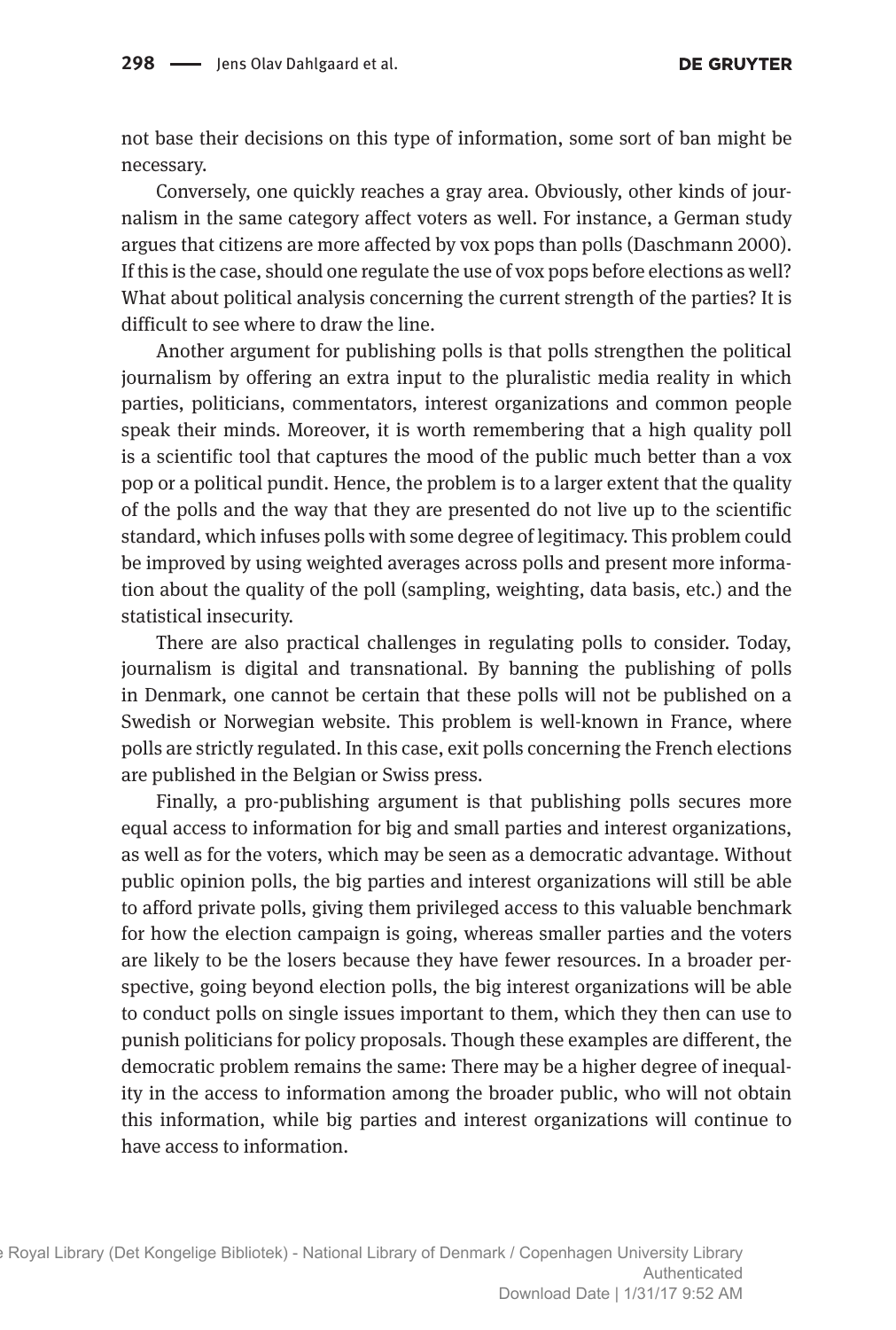**Acknowledgments:** The data for this project was funded by the Danish Broadcasting Corporation (DR). Research design, questionnaire, analysis and conclusions are exclusively the responsibility of the authors. We thank Rasmus Tue Pedersen, Asmus Leth Olsen, Toril Aalberg, Rune Slothuus and the two anonymous reviewers for constructive comments on an earlier version. Data was previously used in the working paper Dahlgaard et al. (2014), where additional analyses can be found. Any remaining errors and omissions are the responsibility of the authors.

### **References**

- Aalberg, T. and P. Van Aelst (2014) "Who is Afraid of Preelection Polls? How Perceptions of Polls Influence Support for Polling Regulations among Elites," International Journal of Public Opinion Research, 26(4):517–530.
- Alvarez, R. M., F. J. Boehmke and J. Nagler (2006) "Strategic Voting in British Elections," Electoral Studies, 25(1):1–19.
- Ansolabehere, S. and S. Iyengar (1994) "Of Horseshoes and Horse Races: Experimental Studies of the Impact of Poll Results on Electoral Behavior," Political Communication, 11(4): 413–430.
- Brady, H. and J. Mcnulty (2011) Turning Out to Vote: The Costs of Finding and Getting to the Polling Place," American Political Science Review, 105(1):115–134.
- Ceci, S. J. and E. L. Kain (1982) "Jumping on the Bandwagon with the Underdog: The Impact of Attitude Polls on Polling Behavior," Public Opinion Quarterly, 46(2):228–242.
- Dahlgaard, J. O., J. H. Hansen, K. M. Hansen and M. V. Larsen (2014) *Hvordan påvirkes vælgerne af meningsmålinger?: Rapport om effekten af meningsmålinger på danskernes stemmeadfærd og sympati for partierne*. København: Institut for Statskundskab, Københavns Universitet.
- Daschmann, G. (2000) "Vox Pop & Polls: The Impact of Poll Results and Voter Statements in the Media on the Perception of a Climate of Opinion," International Journal of Public Opinion Research, 12(2):160–181.
- Ditlevsen, S. D. (2009) Valg: Exit-polls undergraver demokratisk debat i valgkampe. *Information,* 11.06.2009.
- Donsbach, W. (2001) *Who's Afraid of Election Polls?: Normative and Empirical Arguments for the Freedom of Pre-election Surveys*, Foundation for Information. [http://wapor.org/pdf/](http://wapor.org/pdf/who-is-afraid-of-opinion-polls.pdf) [who-is-afraid-of-opinion-polls.pdf](http://wapor.org/pdf/who-is-afraid-of-opinion-polls.pdf).
- Erikson, R. S. and L. Stoker (2011) "Caught in the Draft: The Effects of Vietnam Draft Lottery Status on Political Attitudes," American Political Science Review, 105(02): 221–237.
- Gallup, G. and S. F. Rae (1940) "Is There a Bandwagon Vote?," Public Opinion Quarterly, 4(2):244–249.
- Gerber, A. S., G. A. Huber, D. Doherty and C. M. Dowling (2011) "The Big Five Personality Traits in the Political Arena," Annual Review of Political Science, 14:265–287.
- Hansen, K. M. (2014) "Mediernes meningsmålinger" In*:* (K. M. Hansen and K. Kosiara-Pedersen, eds.) *Folketingsvalgkampen 2011 i perspektiv.* København: DJØF forlag, pp. 119–132.